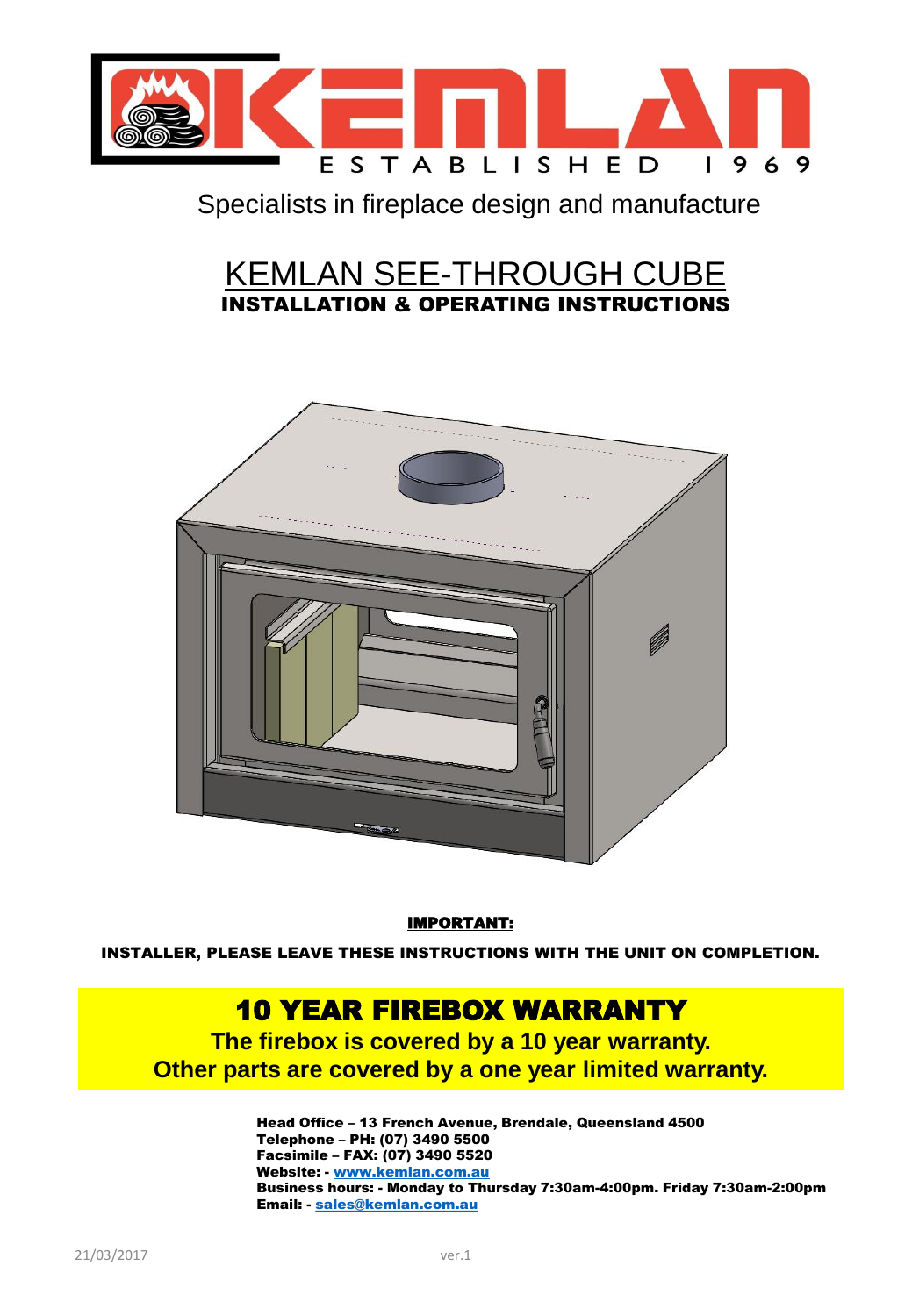# SEE - THROUGH CUBE DIMENSIONS



| <b>MEASUREMENTS</b> | 704 | 605 | 495 | 352 | 660 | 745 | 302.5 |
|---------------------|-----|-----|-----|-----|-----|-----|-------|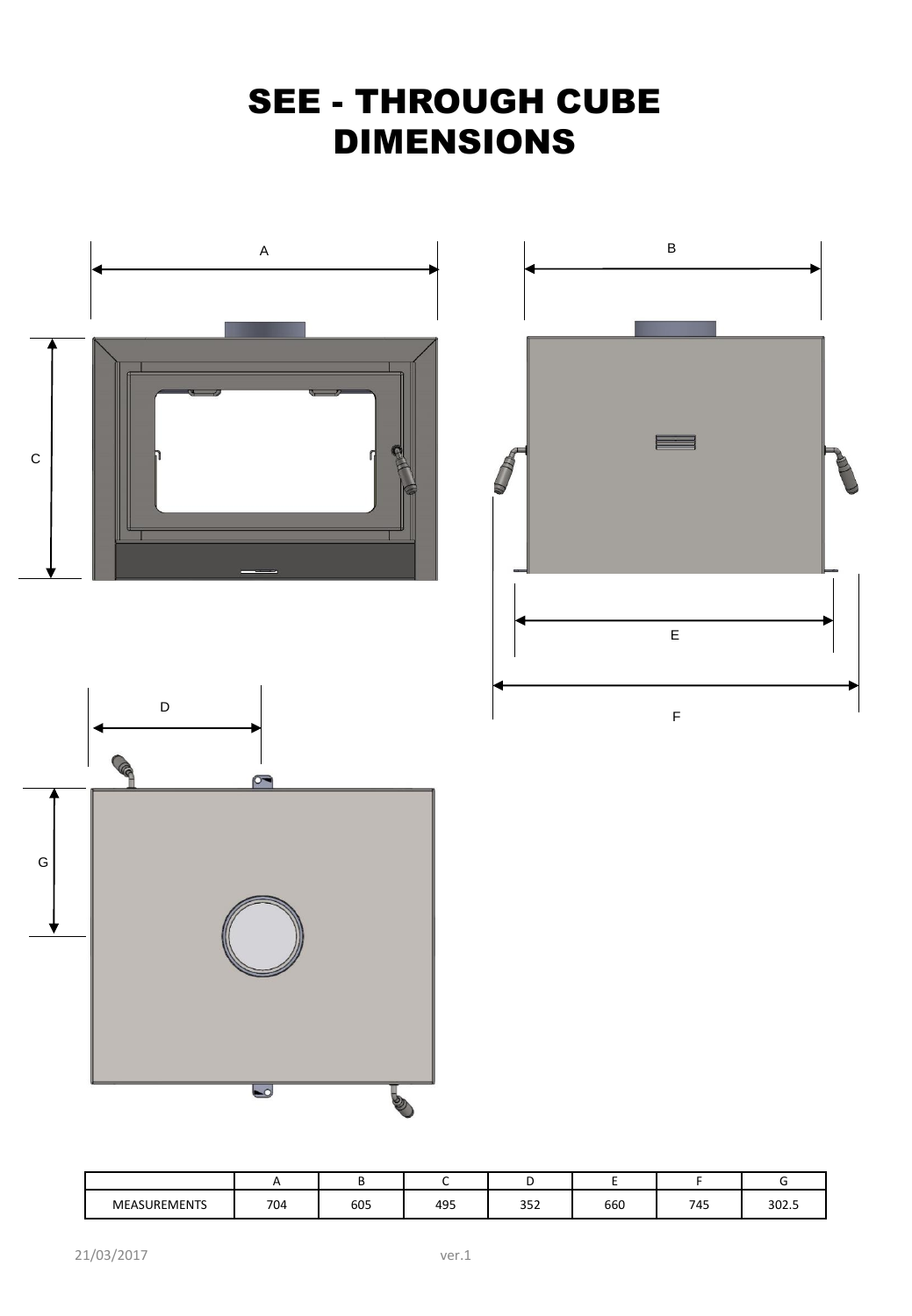# **HEARTH MEASUREMENT** SEE - THROUGH CUBE



| UNIT HEIGHT ABOVE FLOOR                 | 300 MIN. |
|-----------------------------------------|----------|
| <b>HEARTH DIMENSION FORWARD OF UNIT</b> | 300      |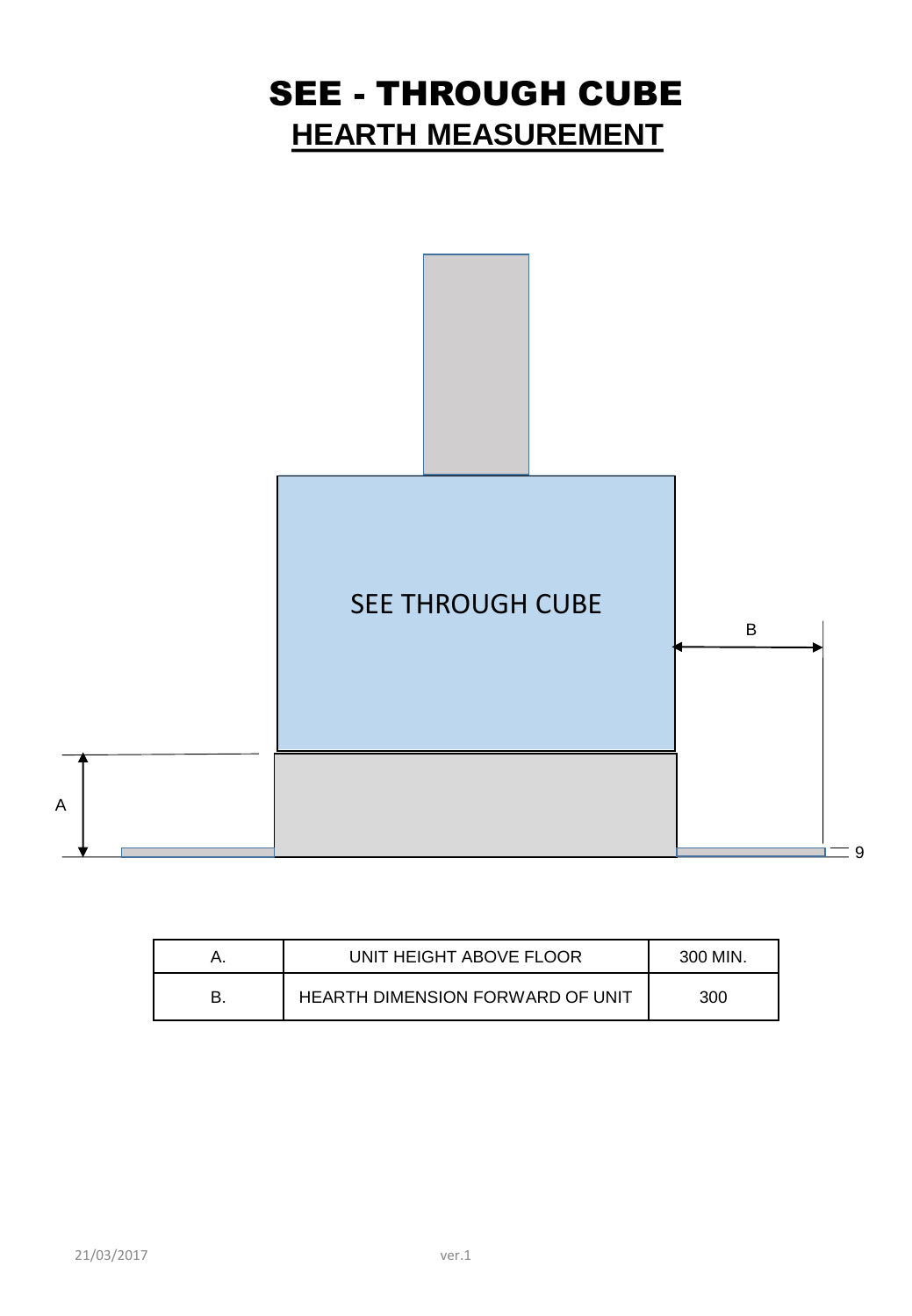# SEE - THROUGH CUBE

STEEL BENCH MEASUREMENTS

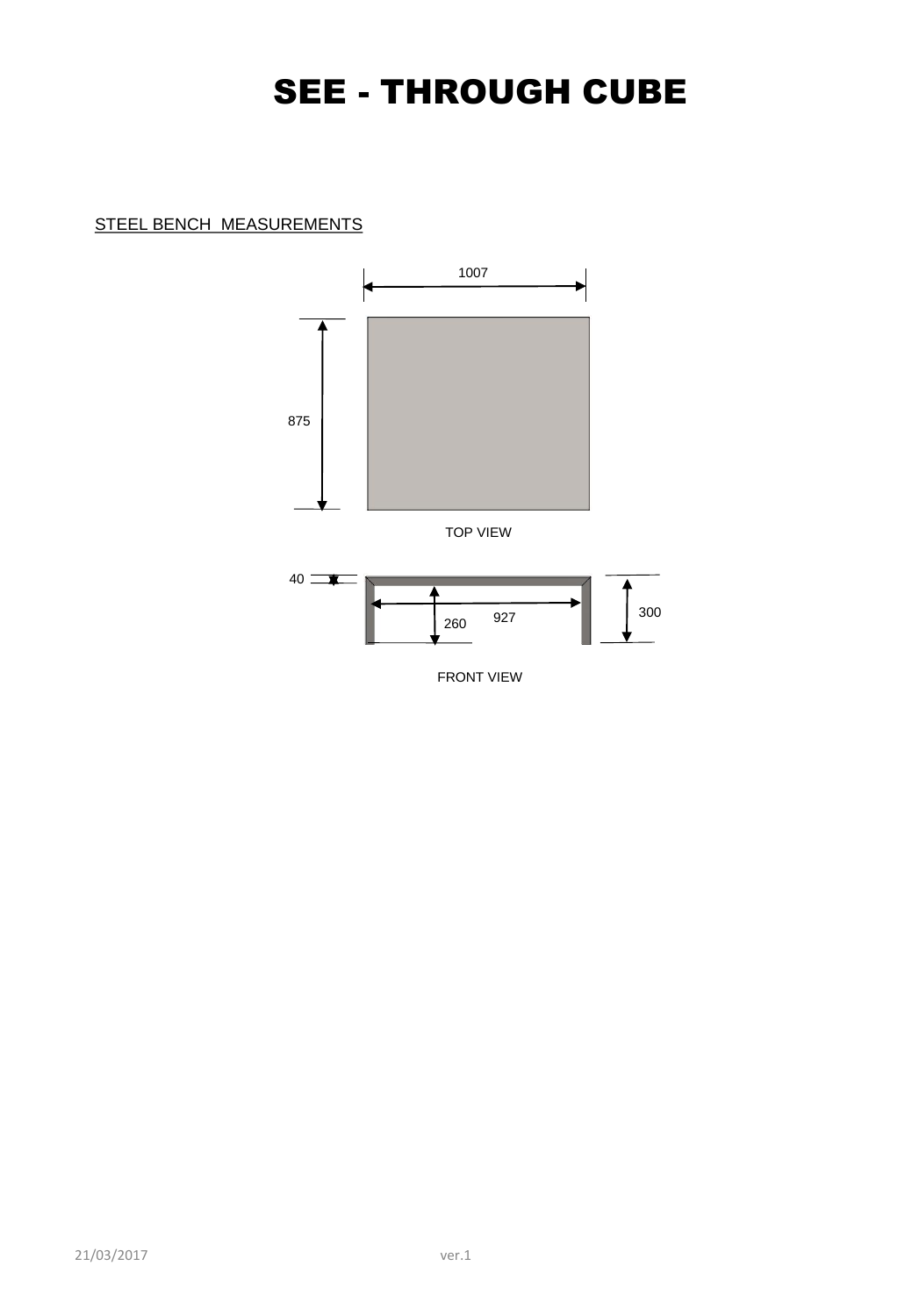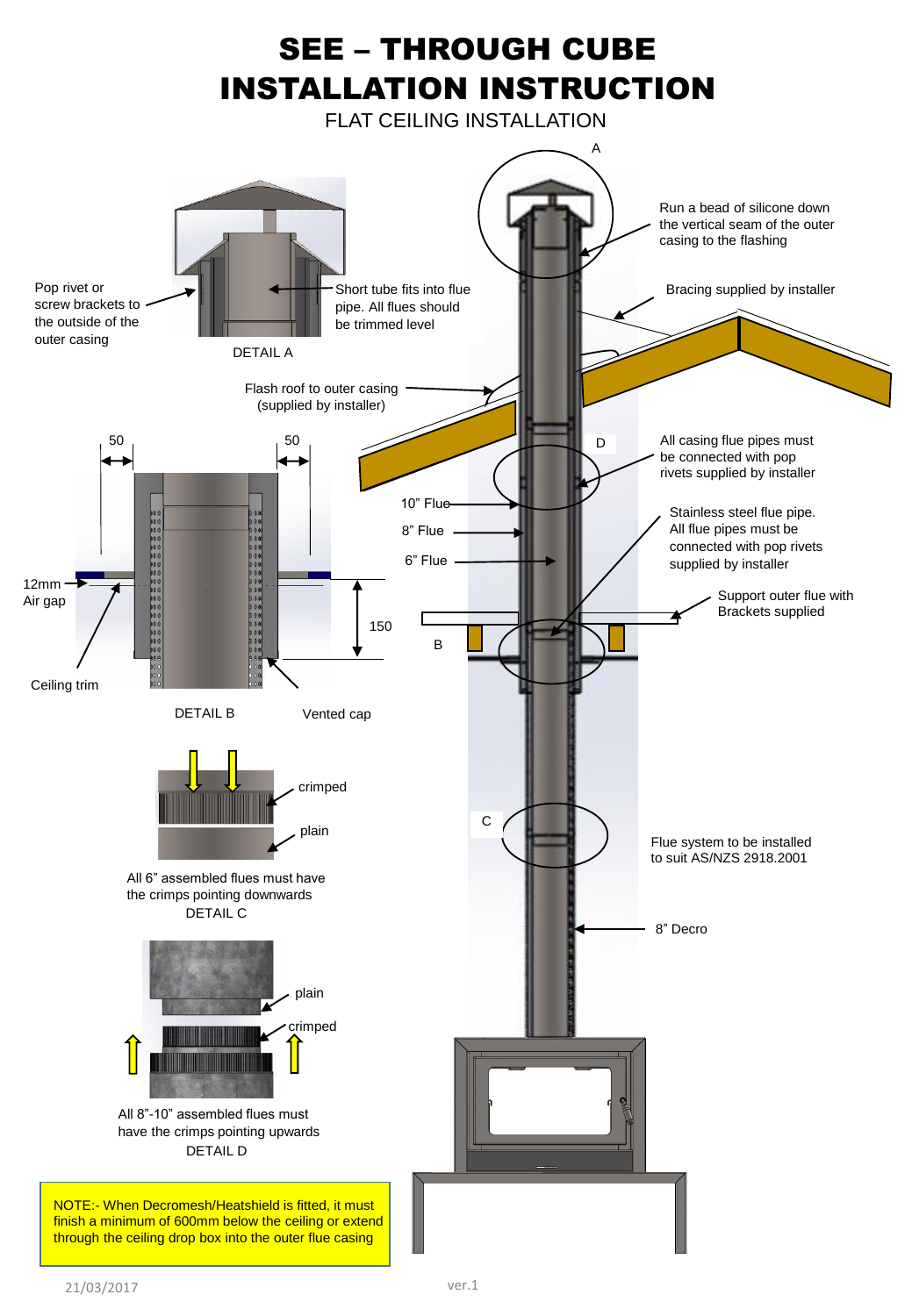# SEE – THROUGH CUBE INSTALLATION INSTRUCTION

RAKED CEILING INSTALLATION

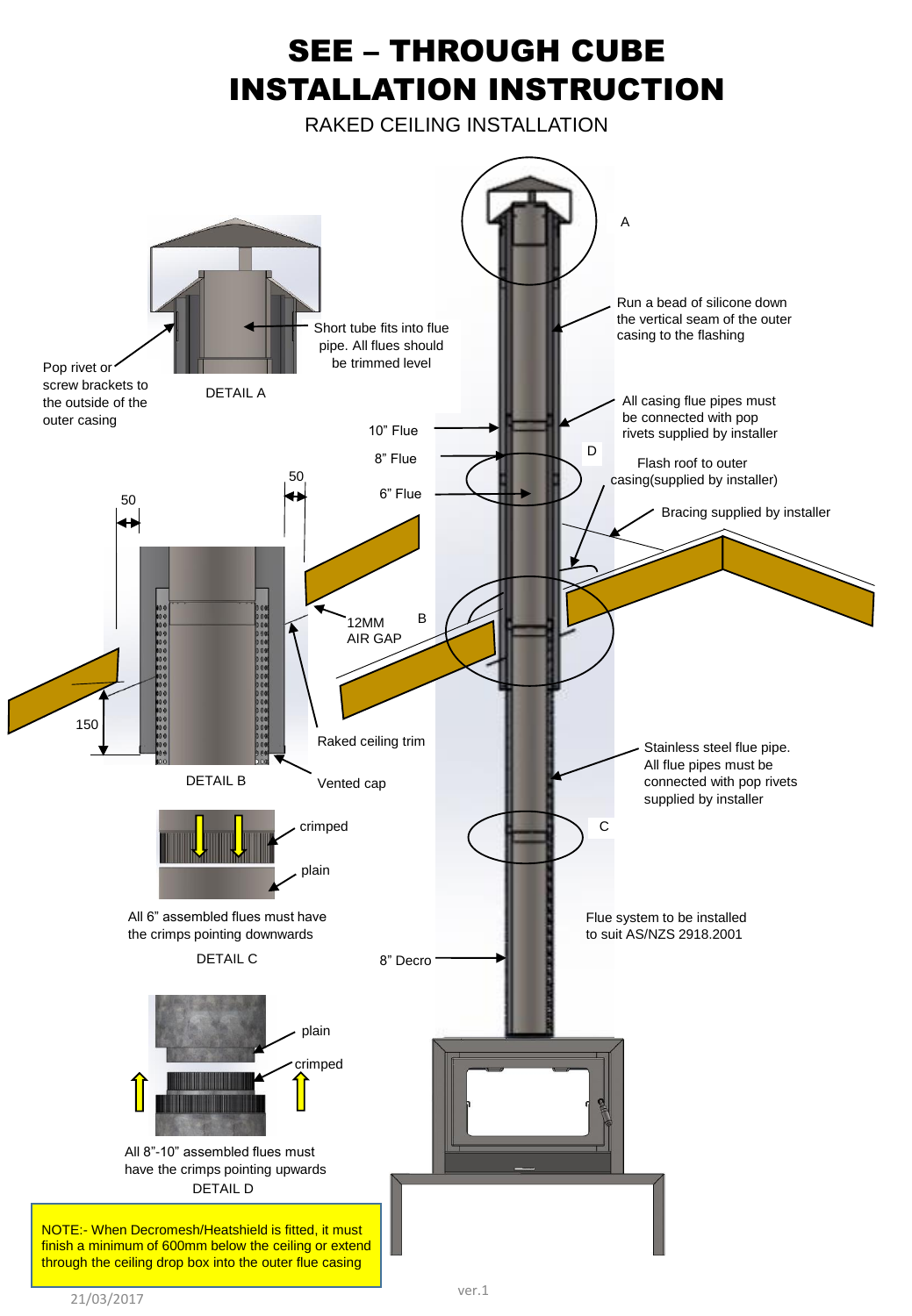### **INSTALLATION INSTRUCTIONS MINIMUM HEIGHT OF FLUE SYSTEM EXIT INSTALLATION TO COMPLY WITH AS/NZS 2918**

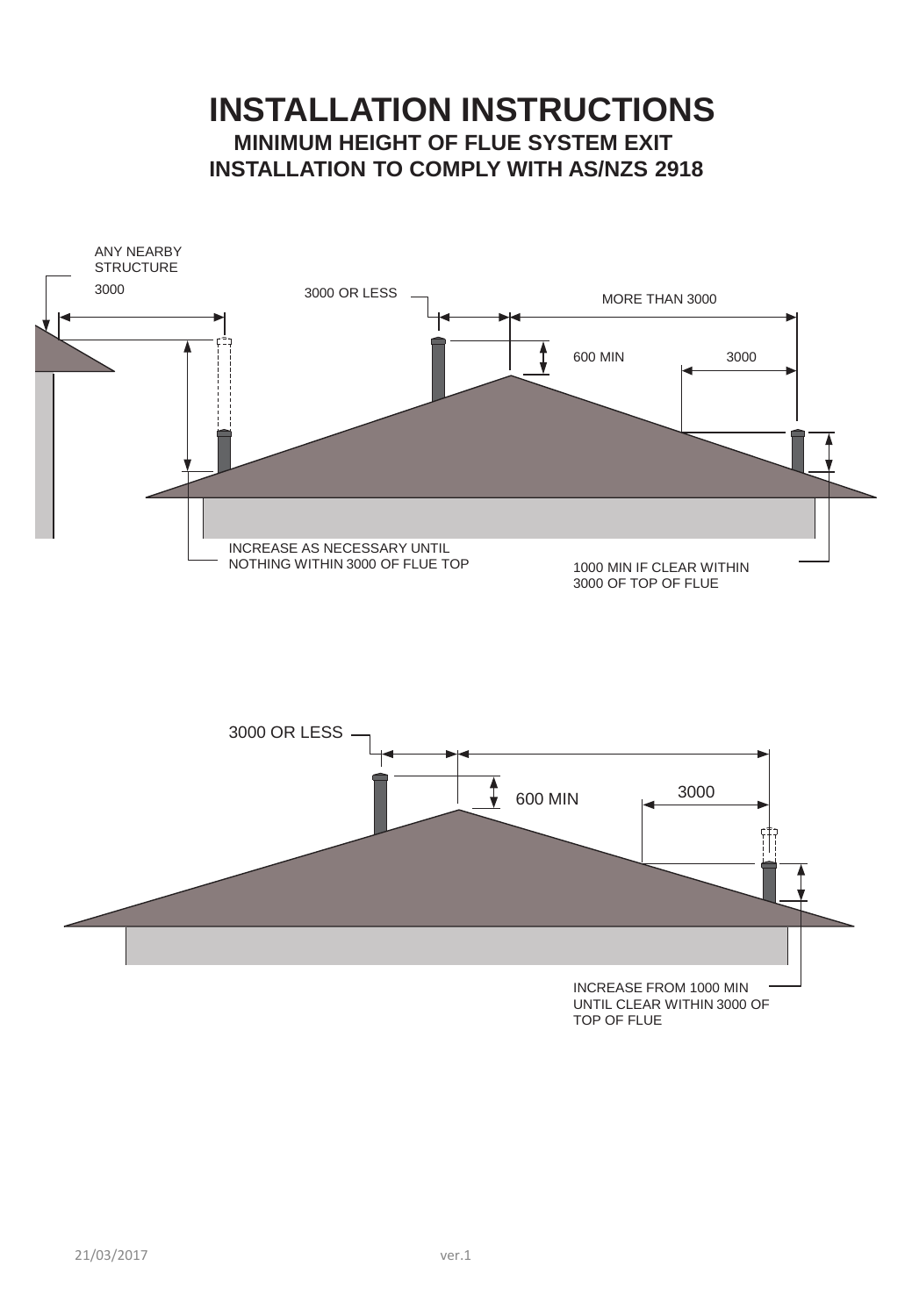# **ABOUT CURING**

Your stove has been painted with the highest quality silicone stove paint and has special break-in procedures to cure it with heat and make it hard.

### **VENTILATE WELL**

Ventilate the house during the first three times the stove is used. The paint on the stove will give off smoke heavy with carbon dioxide and has an odor. Without adequate ventilation, concentrations of smoke could irritate, or be upsetting, so open doors and windows and use a fan if necessary. After these initial burns the paint will be cured and there should be no more smoke.

### **DON'T TOUCH DURING CURING**

Don't touch the surface. It will be soft and gummy during this paint curing phase. Once cured, it will not be soft again.

### **CURE WITH 3 FIRES**

Most stoves cure with 3 burns. The first two (2) should be 250°F for 20 minutes, or about half a normal fire. Let the stove cool down between burns. The last fire should be 500°F to 700°F for at least 45 minutes. The point being, cure slowly without a hot fire.

Stoves with cooler surface temperature and those that have been painted with another colour before, will take longer to cure.

Curing can usually be observed by the effect of the paint turning flat as the heat radiates out from hotter parts of the stove.

#### **So remember...**

- •**Ventilate well**
- •**Do not touch during curing**
- •**Cure with 3 fires**
- •**Call your dealer for any questions**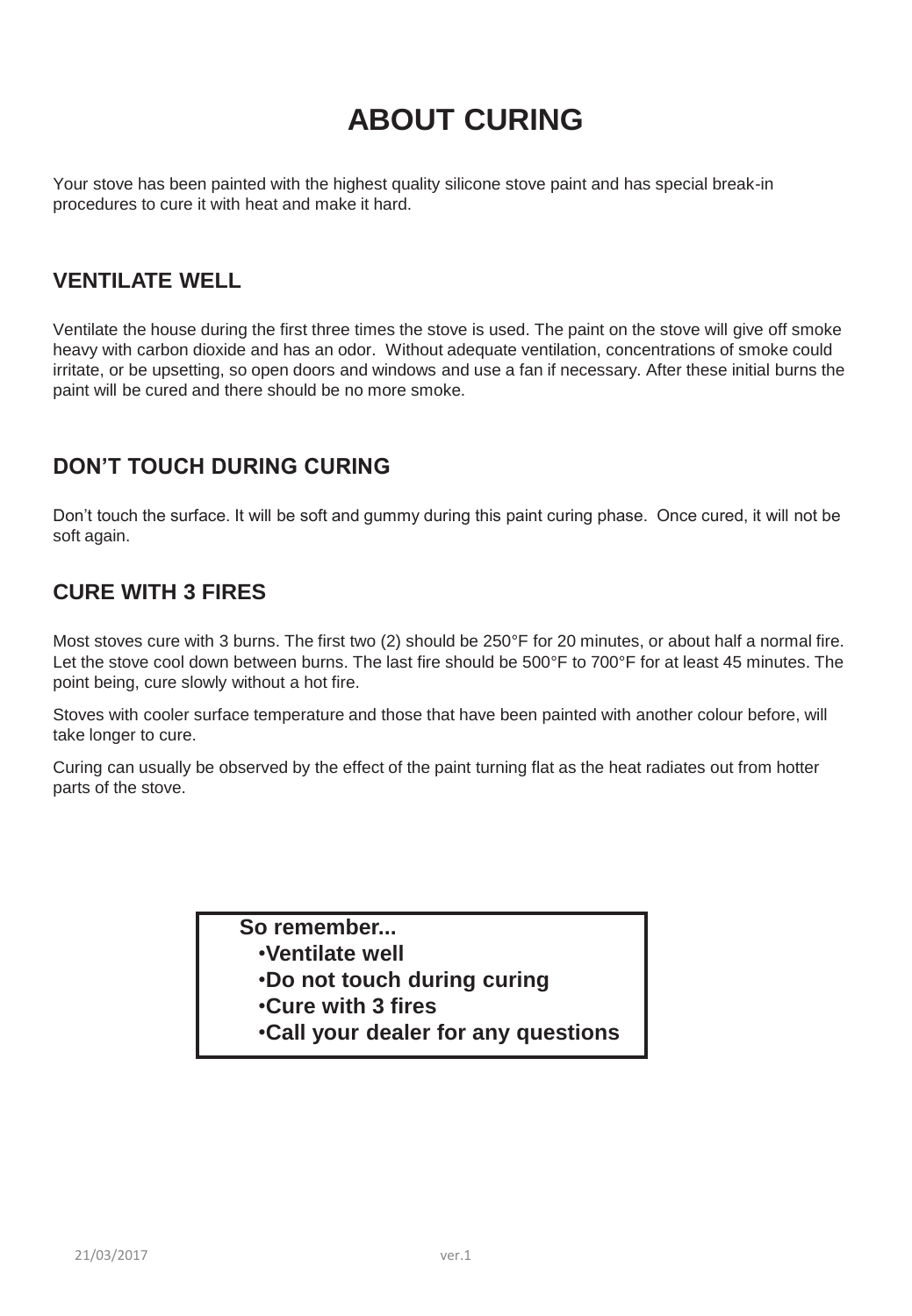# **NATIONAL Certificate of Compliance For Solid Fuel Heaters**

This is to certify that the appliance stated on this Certificate has a particulate Emission Factor not greater than the maximum allowable when tested to the appropriate Standard.

### Valid to: 8th AUGUST 2019

**Make Model Type Category Test Laboratory Fuel Type Standards** 

21/03/2017 ver. 2017 ver. 2017 ver. 2017 ver en en der en der stadigen av den verden ver. 2017 ver en en der s

| <b>KEMLAN</b>                 |
|-------------------------------|
| <b>SEE-THROUGH CUBE</b>       |
| <b>FREESTANDING</b>           |
| <b>Slow Combustion Heater</b> |
| <b>HRL Technology</b>         |
| <b>HARDWOOD</b>               |
| <b>AS/NZS 4013:2014</b>       |
| <b>AS/NZS 4012:2014</b>       |

**ISSUED BY:** 



### **AUSTRALIAN HOME HEATING ASSOCIATION** Inc.

**SIGNED** 

Aun Exem CERTIFICATE No: H1030/0317 **DATE** Certification has been issued to Kemlan Industries 13 French Avenue, Brendale Qld 4500

14/03/2017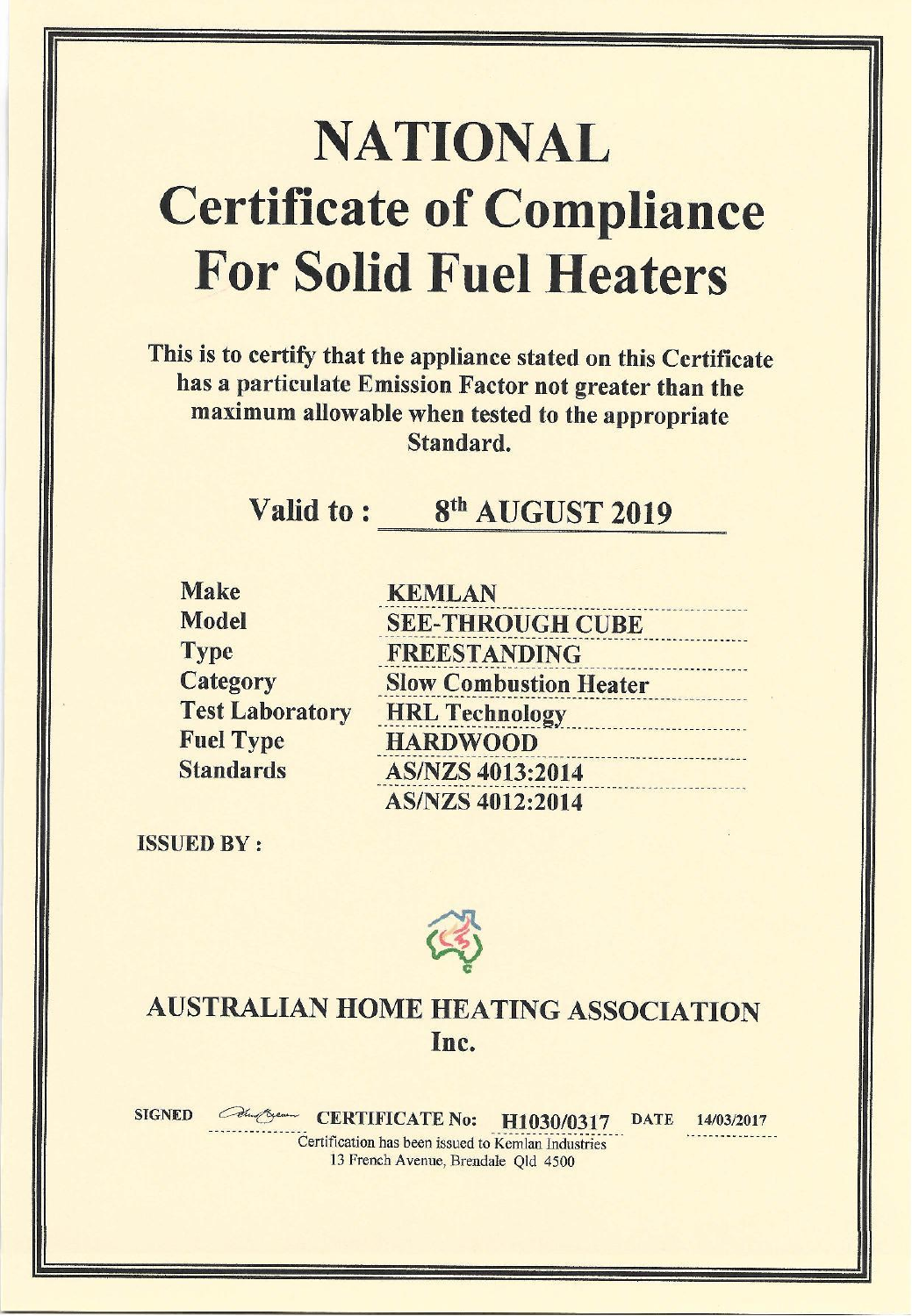### **INSTRUCTIONS FOR OPERATING YOUR KEMLAN SLOW COMBUSTION WOOD BURNING HEATER**

- 1. Open the air inlet fully by sliding the air inlet control to high.
- 2. Crumple at least three double pages of newspaper into loose balls and place them into the centre of the firebox.

Cross lay at least 15 to 20 pieces of kindling on top of the paper – if pine is used, the size should vary from the thickness of a pencil to that of a knife handle – if hardwood is used split it even smaller.

3. Light the paper and close the door.

Once the kindling is well alight, add a few pieces of slightly larger hardwood, split to approximately 25mm x 50mm (2" x 1").

4. Close the door and leave the air inlet control on high. When the hardwood is well alight (usually 5 to10minutes) and coals are starting to form, larger pieces of hardwood may be added – five or six pieces the equivalent of 50mm x 50mm (2" x 2") is ideal.

The object is to create a fiercely burning fire of reasonable small hardwood, which will quickly produce a good bed of glowing coals on the floor of the firebox. This will take from 20 to 40 minutes depending on the quality of the firewood.

5 Larger pieces of hardwood may now be added. Half fill the firebox and leave the air inlet control on high until the wood is well alight then close the control approximately a third of its travel.

Usually about one hour after lighting, the air inlet control can be further shut down to achieve the desired heat output.

When adding new firewood it is desirable to fully open the air inlet for approximately 10 to 15 minutes until the new pieces are burning well, then it may be returned to its desired setting.

6. To set the fire for overnight burn – two-thirds fill the firebox with hardwood and fully open the air inlet.

Once the fire is burning well, the air inlet control should be shut down approximately three-quarters of its travel. Setting the air inlet control may be varied to suit your particular requirements and the quality and size of your firewood.

Remember wet or green wood may cause a dramatic reduction in the heat output of your heater (refer to "Operating Hints" for more details).

- 7. Have the flue inspected at least once every 12 months as it may require cleaning.
- 8. Clean out excess ash from the floor of the firebox when required. Do not remove all the ash and in particular leave any pieces of charcoal in the heater as they are good fuel.
- 9. If the glass door in your heater becomes dirty, your firewood is either green, wet or both. You may be closing the air inlet down too soon after lighting or after adding new firewood.

To clean the glass, simply use some of the white ash in the firebox. Apply it with a damp cloth in a circular motion. Remove residue with a clean cloth or paper. Do not clean the glass when the heater is operating.

10. To clean the painted surface, simply dust with a soft duster and wipe over with a damp cotton cloth. Only clean when the heater is cool.

#### **IMPORTANT:**

**UNDER NO CIRCUMSTANCES SHOULD ANY SOLVENTS SUCH AS METHYLATED SPIRITS, PETROL, MINERAL TURPENTINE ETC BE ALLOWED TO COME IN CONTACT WITH THE PAINTED SURFACE OF THE HEATER AS DAMAGE TO THE FINISH WILL RESULT. IF AN ACCIDENT DOES OCCUR, SPRAY CAN PAINT IS AVAILABLE FROM YOUR NEAREST KEMLAN DEALER.**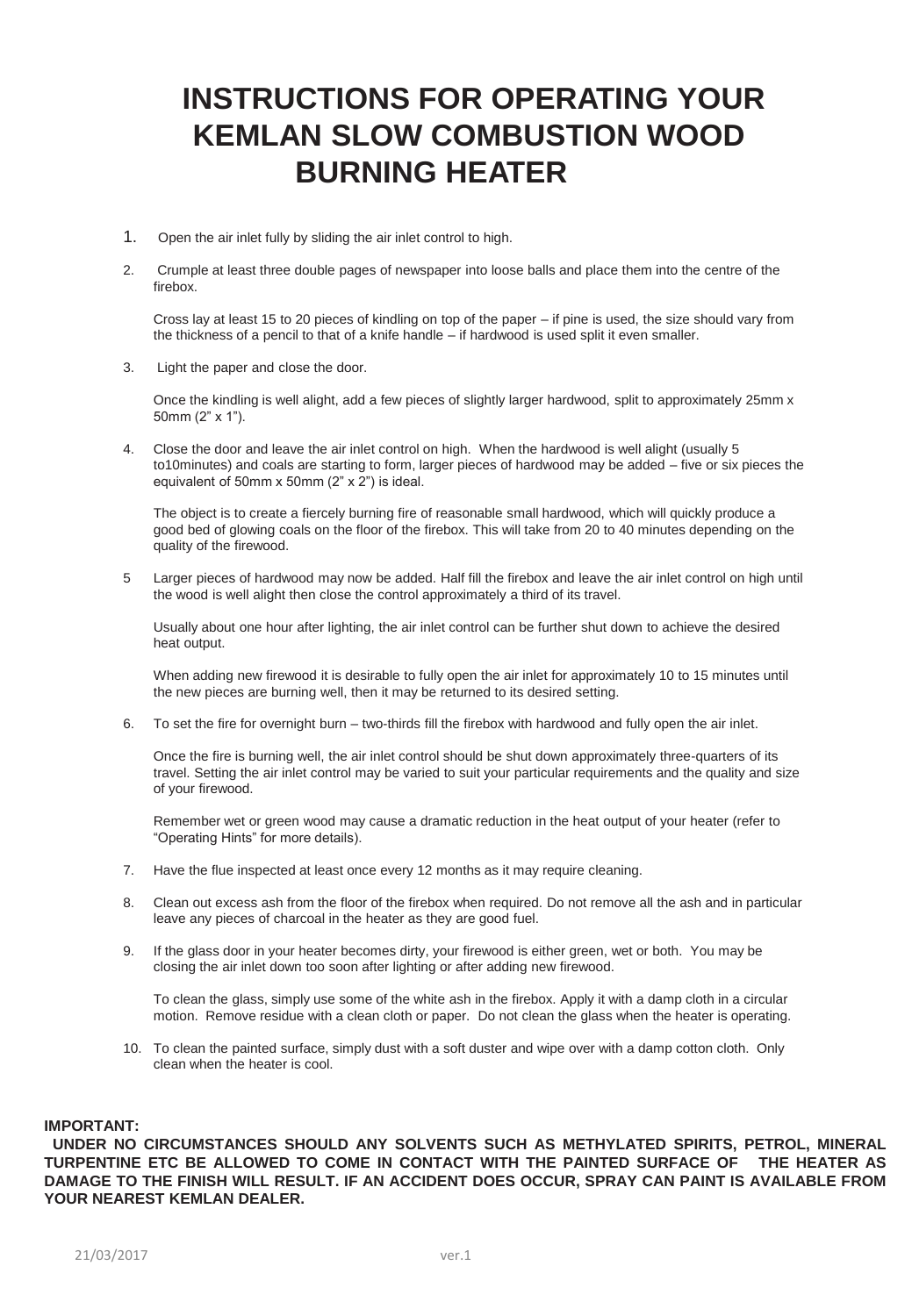### **OPERATING HINTS**

To get the best from your Kemlan heater it is essential that you use good firewood, and use it correctly Many people do not understand the principle of using a wood burning appliance and we suggest that it will be worth your while to study the following extract from a well known American publication.

#### **PRINCIPLES OF COMBUSTION: HOW WOOD BURNS**

Technically, wood does not burn. What burns is the volatiles and charcoal that are created. That is why wood will not catch on fire immediately when you put a match to it; it has to first undergo the chemical changes that create the volatiles, and a match does not create enough heat to activate the process. As kindling and paper evaporate the moisture in the wood, the wood absorbs heat. At a certain point, gases are given off and when these volatiles reach 480 degrees F, or the "Flash point", as it is called, they will burst into flame if sufficient oxygen is present. The volatiles give off more heat than does charcoal, which is why a fire with flames (which burn the volatiles) produces more heat than one that is all charcoal.

Since the volatiles are gases and since heat rises, taking the gases with it, it is very easy to create a situation in which most of the volatiles go up the chimney almost as soon as they are produced. This is what happens with a roaring fire and, to a lesser extent, with an open fire. One of the reasons (but only one) that a freestanding wood stove produces more heat than an open fire is that the volatiles are contained within the firebox and are not so quickly dissipated up the chimney. A stove that is baffled is merely one that has interior construction design to keep the volatiles in the firebox longer; the longer they are in the firebox, the more completely they burn. The more completely they burn, the more heat is produced. It's that simple.

Since the flames burn the volatiles and produce heat, the ideal situation is the longest possible flame path. As soon as wood burners understand this, they tried to devise ways of making the flame path longer than in an ordinary open fire. Even though the role of oxygen in combustion was not under- stood in Ben Franklin's time, Franklin did realize the importance of more completely burned volatiles. His solution was to try to invent a downdraft stove

– one that sent the volatiles back down through the fire – but he never succeeded in getting it to work. A downdraft goes against the nature of volatiles, which is to rise. In more recent times, there have been some successful downdraft – or partial downdraft – stoves created and some of the fireplace stoves and units utilise this principle. Ideally, it would be best if the volatiles could be redirected down through the fire several times, until they were al- most totally consumed. This would not only make the maximum use of the heat potential of the wood; it would reduce creosote build-up to almost zero. Perhaps someday an ingenious inventor will design a unit that does this; so far no has been able to.

#### **MOISTURE AND COMBUSTION**

As we have seen, dry wood ignites faster and burns better – with higher heat production – than wet or green wood. The difference between the amount of heat produced by dry wood and green wood is so great that a dry softwood of good grade will produce more heat than green hardwood. Green white ash, for instance, is not as good a fuel as dry tamarack.

The reason for the superiority of dry wood is easy to understand. Heat cannot be produced until moisture has been driven off. Since even so-called seasoned dry wood contains approximately 20 percent moisture, it takes time for any fire to begin producing useable heat. Wet wood, which can have a moisture content of over 100 percent (due to the way moisture is measured), will take that much longer to produce heat. Meanwhile, the fire will produce smoke and creosote and very little heat. This was brought sharply to my attention when I installed my first wood heater. To my surprise and delight, I found it comfortably heated eight rooms, where I had expected to heat only two or three. After some time, when I had someone helping me run the fire, I suddenly noticed that the house was chilly. We added more wood and adjusted the draft controls, but nothing we did seemed to help. It finally occurred to me to check the woodpile. My friend had been getting green wood from a stack that was drying, instead of from the dry-wood stack. The difference the green wood made was so dramatic I will never forget it.

#### **HOW TO TEST WOOD FOR DRYNESS**

There are two easy ways for even a novice to spot dry wood. Dry wood tends to "check". Look at the log ends and you will see cracks radiating from the centre of the log. If the logs have been split, the cracks will be harder to find because wood tends to split along the cracks.

Another test for dry wood is the sound it makes when two logs are banged against each other. Green wood will make sort of a dull thud; dry wood makes a nice crisp, sharp sound. Once you have heard the two, you will remember the difference.

#### **FROM THE ABOVE EXTRACT SEVERAL FACTS BECOME APPARENT:**

- 1. It is vital that your firewood be dry and seasoned.
- 2. A good hot fire of kindling and smaller pieces of fuel must be established before adding larger logs.
- 3. The larger logs should be well alight before slowing down the combustion by adjusting the air intake.
- 4. A hot bed of coals needs to be maintained to ensure continued combustion in the firebox.

5. When new timber is added to the firebox the air control should be opened until the fuel is well alight before damping it down again. This will take from 10 to 20 minutes.

6. When setting the controls for overnight burn you will need to experiment with the settings to suit your particular type of fuel. Very dense hardwood requires more air to combust and over damping will result in charring and smoking causing the glass in the door to become dirty. The same will apply with fuel which is not fully seasoned or is not dry enough. Kemlan have followed a policy since 1969 of checking on all complaints about poor performance of their heaters and apart from a few instances of incorrect installation (mostly insufficient flue length) all problems have been directly related to incorrect operation and/or poor fuel. We know you will experience many years of satisfaction from  $\overline{v}$  our heater if you follow the above advice.